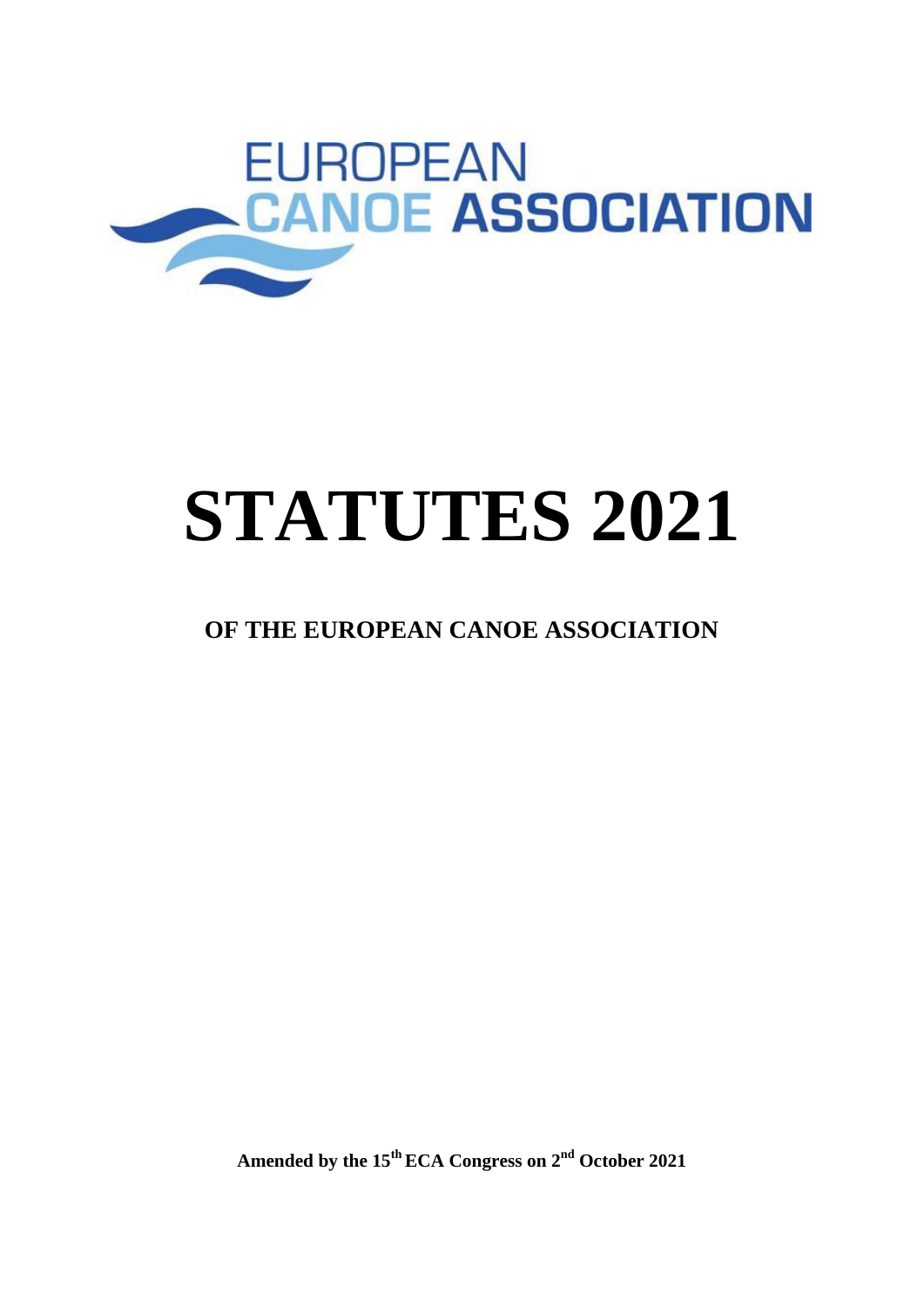# **STATUTES OF THE EUROPEAN CANOE ASSOCIATION**

**(Amended by the ECA Congress on 15th ECA Congress on 2nd October 2021)**

# **FOREWORD**

This Association was born to pursue the promotion of canoeing activity throughout Europe, following the ideals and actions of the INTERNATIONAL CANOE FEDERATION (ICF).

As regards whatever issue not specifically covered in the present Statutes and in case of controversy of interpretation, the ICF Statutes and Rules will apply.

At the 1994 ICF Congress in Acapulco, the ECA was recognised by the ICF in accordance with the ICF Resolution C.19.94.

# **1. DEFINITION**

1.1 The name of the Association is "EUROPEAN CANOE ASSOCIATION" (abbreviation: ECA).

1.2 The official flag and emblem of the Association will be decided upon by the Congress and protected by copyright.

1.3 The official languages of ECA are ENGLISH, FRENCH and GERMAN. In case of interpretation, the English language prevails.

1.4 The Association normally has its headquarters care of the headquarters of the Secretary General's National Federation.

#### **2. AIMS**

2.1 The aim of the ECA is supporting and spreading the canoe sport throughout Europe, supporting closer co-operation among the European National Canoe Federations; in particular: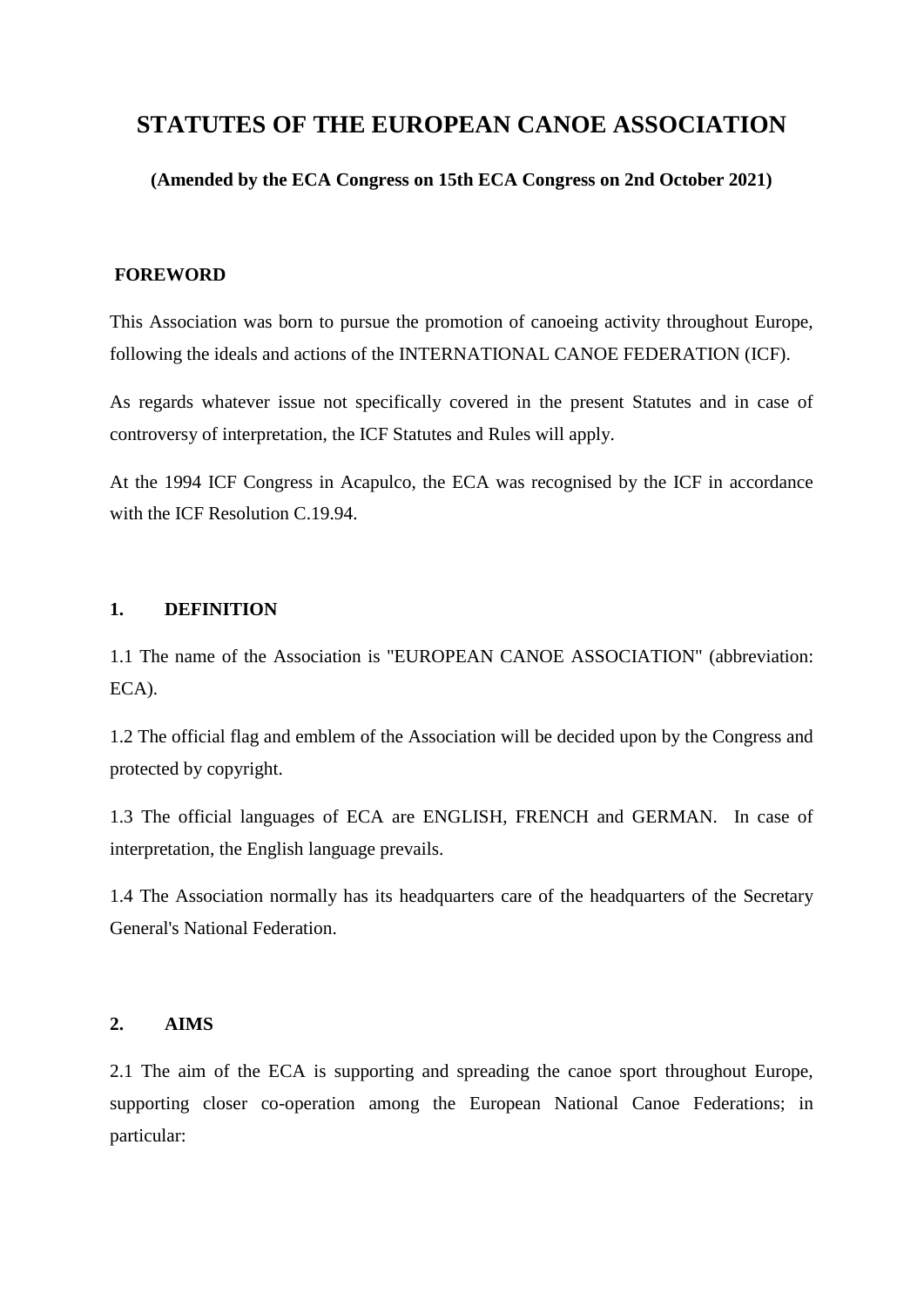- To co-ordinate the European Calendar of Competitions and to establish European Championships in all canoeing disciplines;

- To represent the European Canoe Federations in International Canoe Federation;

- To promote technical exchanges among the Member Federations including the organisation of International Seminars for coaches;

- To promote canoe touring and help to protect the nature and environment;

- To maintain existing levels of access to rivers, lakes and waterways etc. and wherever possible to increase access to the above;

- To influence the setting of standards for safety in the sport of canoeing;

- To seek connections with European Continental authorities such as the European Union and the European Parliament in order to influence laws and legislation appertaining to the sport of canoeing.

2.2 The ECA pursues its goals with no discrimination on political, religious, gender or racial grounds.

# **3. MEMBERSHIP**

3.1 All National Canoe Federations in Europe duly recognised by and affiliated to the ICF that forward specific request will become members of ECA.

3.2 Member Federations shall co-operate to achieve the goals of the Association and, at the same time, they shall benefit from all rights deriving from the present Statutes.

3.3 Members of the ECA shall pay an annual membership fee. The Congress shall fix the annual membership fee payable to the ECA for the period between two ordinary meetings of the Congress.

# **BYELAW TO ARTICLE 3.3**

The annual subscription fee is to be paid to the ECA. In order to retain memberships in the ECA a National Federation shall, during the first quarter of each year and received not later than the 31st March by the ECA, pay the annual membership fee.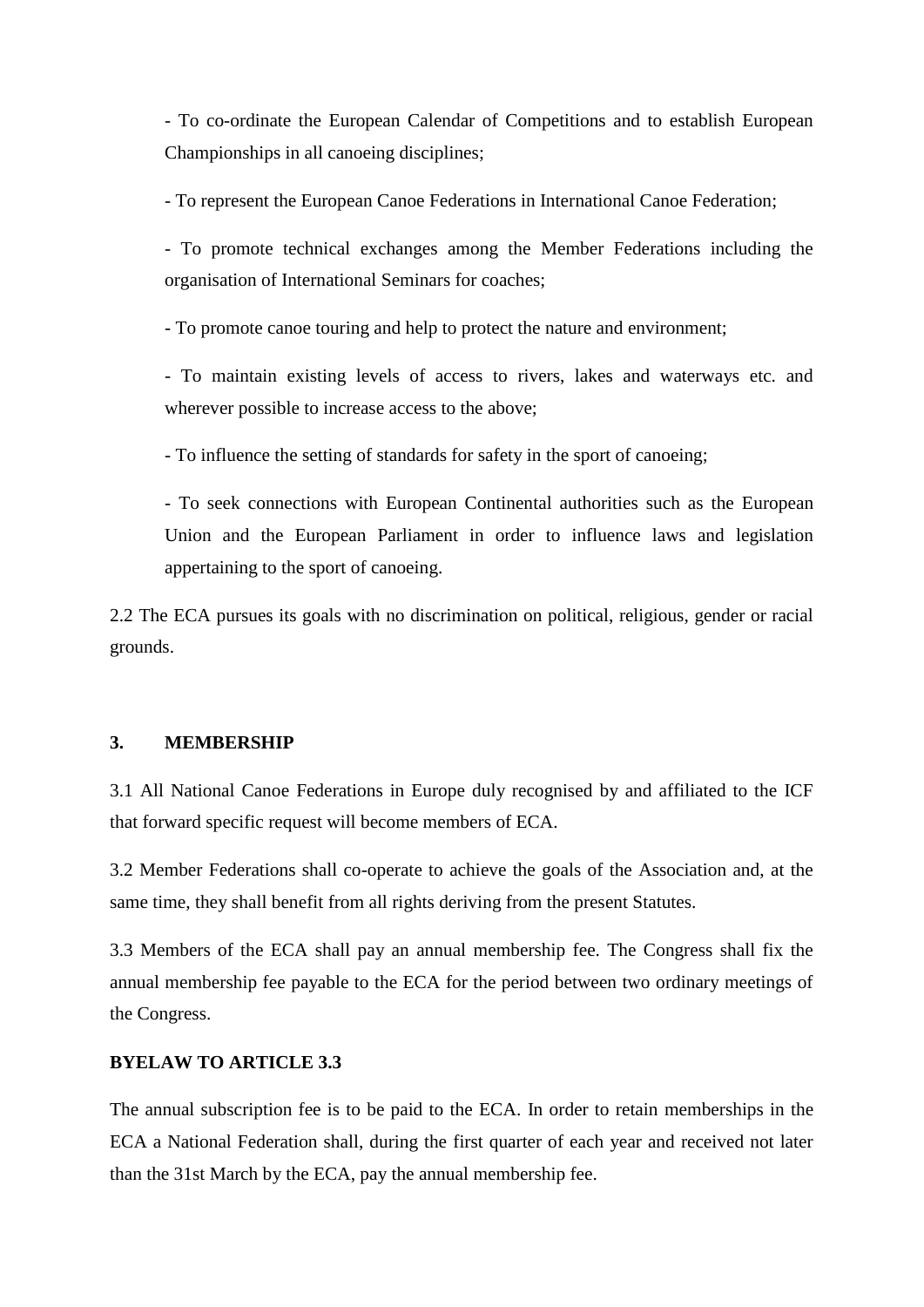National Federations whose membership fees are unpaid shall not be eligible to attend the Congress and to take part in the European Championships and in any other European International Event until all outstanding fees have been paid.

# **4. STRUCTURE**

4.1 The official organs of the ECA are:

- The Congress;
- The President;
- The Executive Committee;
- The Board of Directors;
- The Secretary General;
- The Technical Delegates;
- The Auditor.

# **5. THE CONGRESS**

5.1 The Congress is the supreme authority of ECA. All elective organs participate by right at the Congress. The ICF President or the ICF delegate may attend the Congress without the right to vote. All powers not specifically attributed to other positions by the present Statutes belong to the Congress.

5.2 It is incumbent upon the Congress:

- To approve the biannual reports;

- To approve the annual accounts (balance sheet and financial outcome) for the 2-year period between two Congresses ‐ after hearing the Auditor's opinion;

- To establish the amount of the membership fee;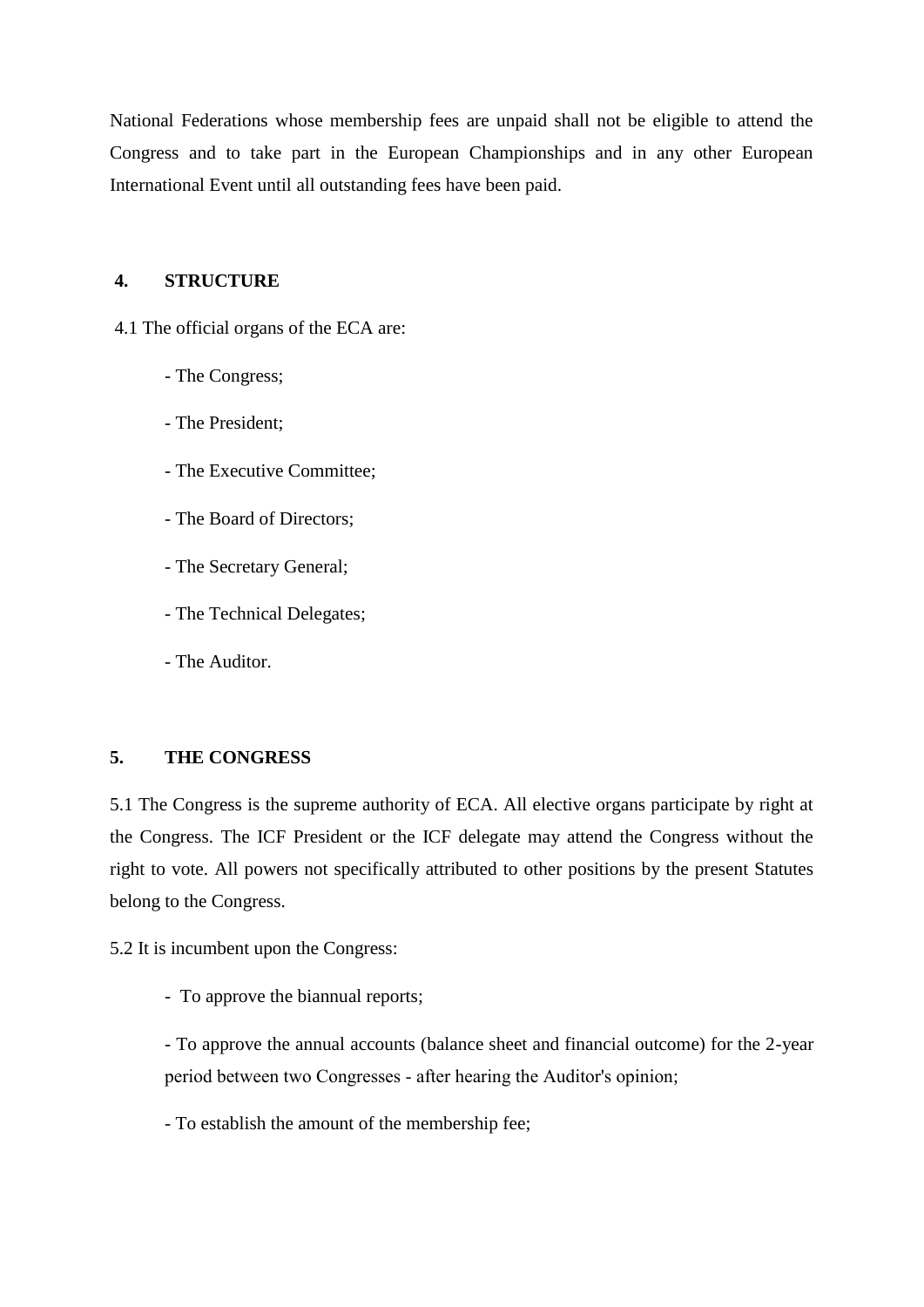- To elect for a 4‐year term the Board of Directors, the President, two Vice Presidents, the Secretary General, 5 Members of the Board of Directors. The President, One of the Vice‐Presidents and Three Members of the Board of Directors are elected at one Congress, and the Other Vice‐President, the Secretary General and Two Members of the Board of Directors at the next Congress;

- Only one person from a National Federation may be a member of the Board of Directors;

- To elect the Auditor until the next Congress;

- To adopt the programme of activity for the two‐year term;

- To elect the ECA representatives to the ICF Board of Directors;

- To make amendments to the Statutes when necessary;

- To debate the position of the ECA towards issues set forth by the ICF, although each National Federation maintains its individuality and freedom of vote at international level.

5.3 The Congress takes place every two years, but it elects positions according to the paragraph 5.2. The delegates appointed by the valid Member Federations form the Congress and the Board of Directors members have the right to participate.

Each Member Federation may participate at the Congress with a maximum of 3 Delegates, only one of which has voting right. Each Member Federation present is entitled one vote. A Congress may deliberate if at least half of the valid Members plus one are accredited before the beginning of the meeting.

5.4 All Congresses shall be held under the Chairmanship of the President of the ECA, or in the absence of the President, one of the Vice Presidents. The President and the other Board of Directors Members do not have voting right unless they act as Delegates with voting right.

5.5 The election of Board of Directors Members takes place by secret ballot while all other voting will be performed by show of hands, unless 1/3 of voting delegates require differently. The resolutions of the Congress are final and may only be altered by the Congress itself. Amendments to the present Statutes require a 2/3 majority; Rules and Regulations will be adopted by a simple majority. The ECA Statutes, the general principles, rules and policy and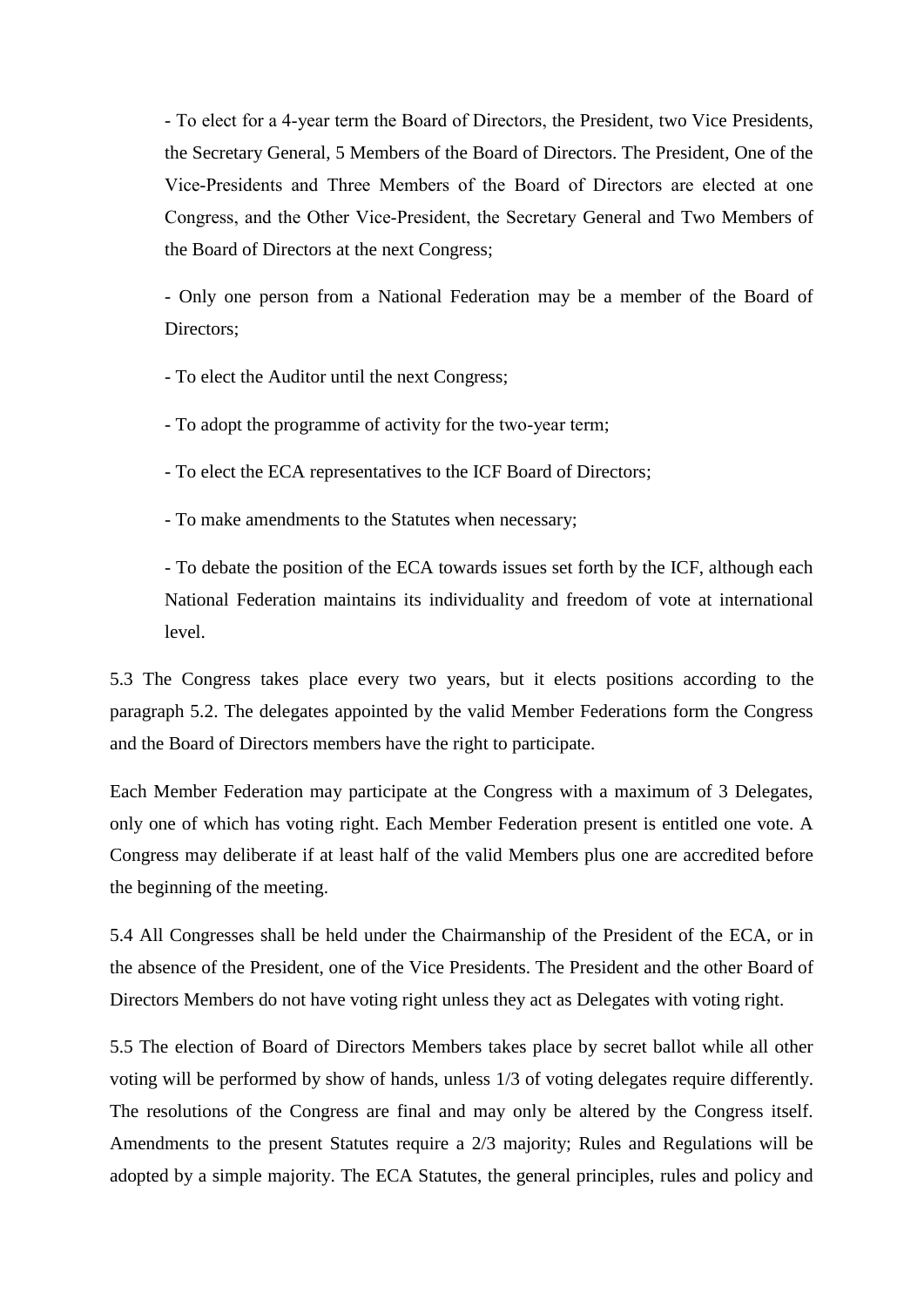any changes to them must conform to those of the ICF and be approved by the ICF Executive Committee.

5.6 Extraordinary meeting of the Congress shall be called against written requests to the ECA from a simple majority of member Federations.

5.7 The Board of Directors shall examine motions for amendments to the Statutes. Motions for amendments to the Statutes shall be submitted at least 12 weeks before the opening day of the Congress. In any case motions do not have to be submitted before January  $1<sup>st</sup>$  of the year of the Congress. 45 days before the Congress, the Secretary General shall notify such motions to all Member Federations and Board of Directors Members.

5.8 The Secretary General ‐ 45 days before the Congress ‐ shall forward to all Member Federations and Board of Directors Members the following items:

- Date, venue, and agenda of the Congress;

- Report from the Board of Directors prepared by the President and the Secretary General, together with the balance sheet and financial outcome, assets situation and Auditor's report;

- Motions and proposals;
- List of accepted candidatures.

#### **6. ELECTIONS**

6.1 Elections to all positions within ECA shall take place by secret ballot. In order to be elected to any ECA position a majority of votes is required. If none of candidates obtains the majority, the ballot has to be repeated. The candidate obtaining the lowest number of votes in each ballot shall be eliminated until an absolute majority is achieved for the place or places available. If an absolute majority is not achieved, then the ECA President has the casting vote.

6.2 The member Federations shall submit candidatures for the elected positions to the Secretary General. Only one person per Federation per Board of Directors position may be nominated. In any case a candidate may only apply for election to one Board of Directors position. Nominations for the positions shall be submitted at least 12 weeks before the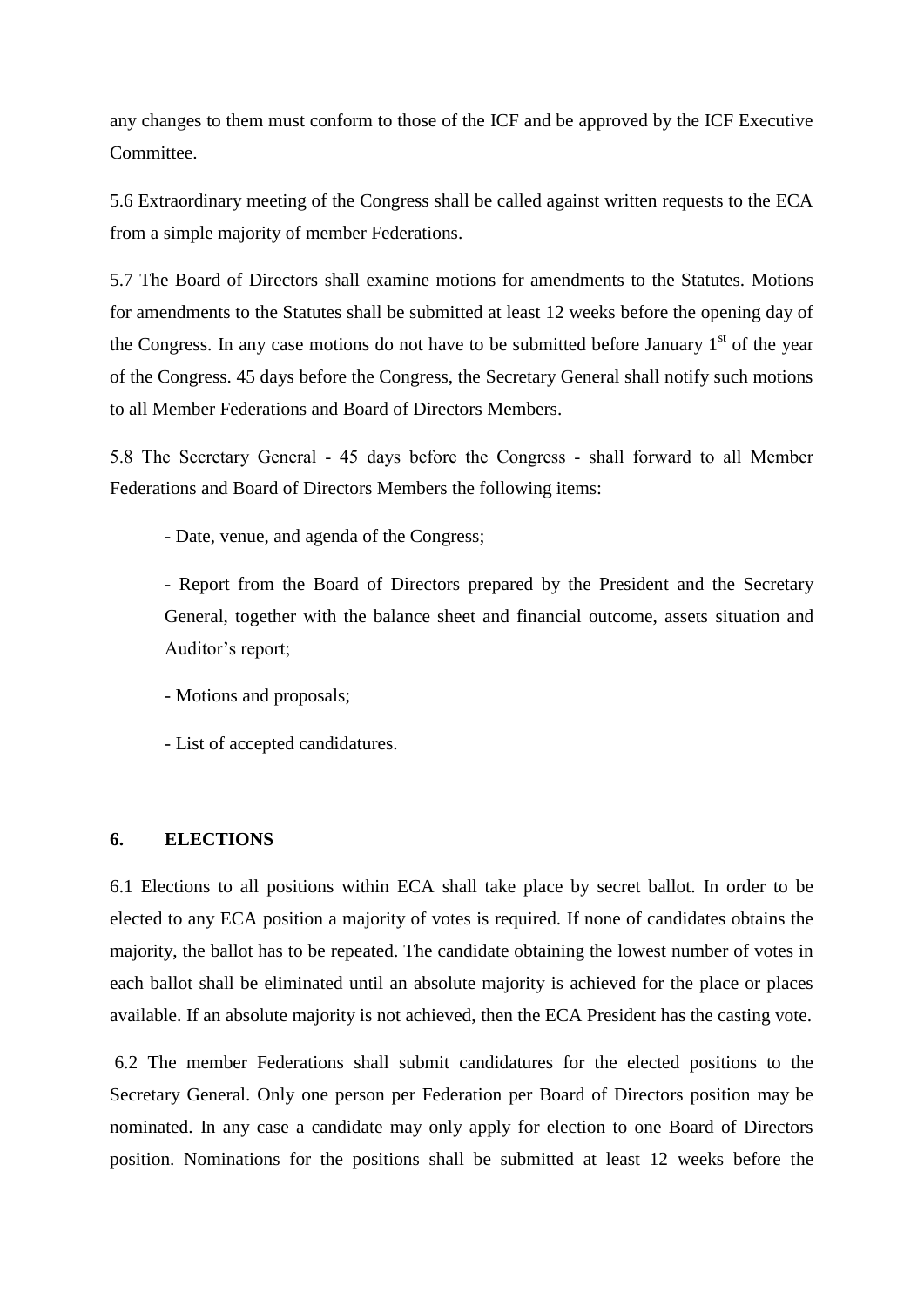opening day of the Congress. In any case motions do not have to be submitted before January 1<sup>st</sup> of the year of the Congress and shall be notified according to paragraph 5.6.

In case there is no candidature for a position, the same will be accepted at the opening of the meeting. The candidature must be submitted in writing officially by the Federation concerned and should include a profile of the candidate.

6.3 All Board of Directors Members shall be elected for a 4‐year term, and re-election of former members is allowed.

6.4 Candidatures shall be presented through the National Federation of origin and must be signed by the President or Secretary General of that Federation.

6.5 Once the Board of Directors members have been elected to the ECA Board of Directors then the Congress will elect members of the new Board of Directors for vacant positions to the ICF Board of Directors.

6.6 Members of the Board of Directors must be proposed officially by their Federations (12 weeks prior to the Congress) to be considered for ICF positions.

All members of the ECA Board of Directors can serve a maximum of 3 consecutive terms of office. (Validation of the Rule starts after closing the  $14<sup>th</sup> ECA$  Congress held on 30 March 2019 (Counting of the mandate).

# **6.7 ELECTION PROCEDURE FOR ECA REPRESENTATIVES TO THE ICF**

#### **BOARD OF DIRECTORS**

6.7.1 Four (4) persons can be elected as ECA representatives to the ICF Board of Directors. At least one of these 4 persons must be from the minority gender.

6.7.2 All 4 persons must be existing or newly elected members of the ECA Board of Directors.

6.7.3 For existing members of the ECA Board of Directors who are interested in becoming ECA representative in the ICF Board of Directors, their Federation must send the letter in which the Federation agrees with the candidate's nomination for the ICF Board of Directors.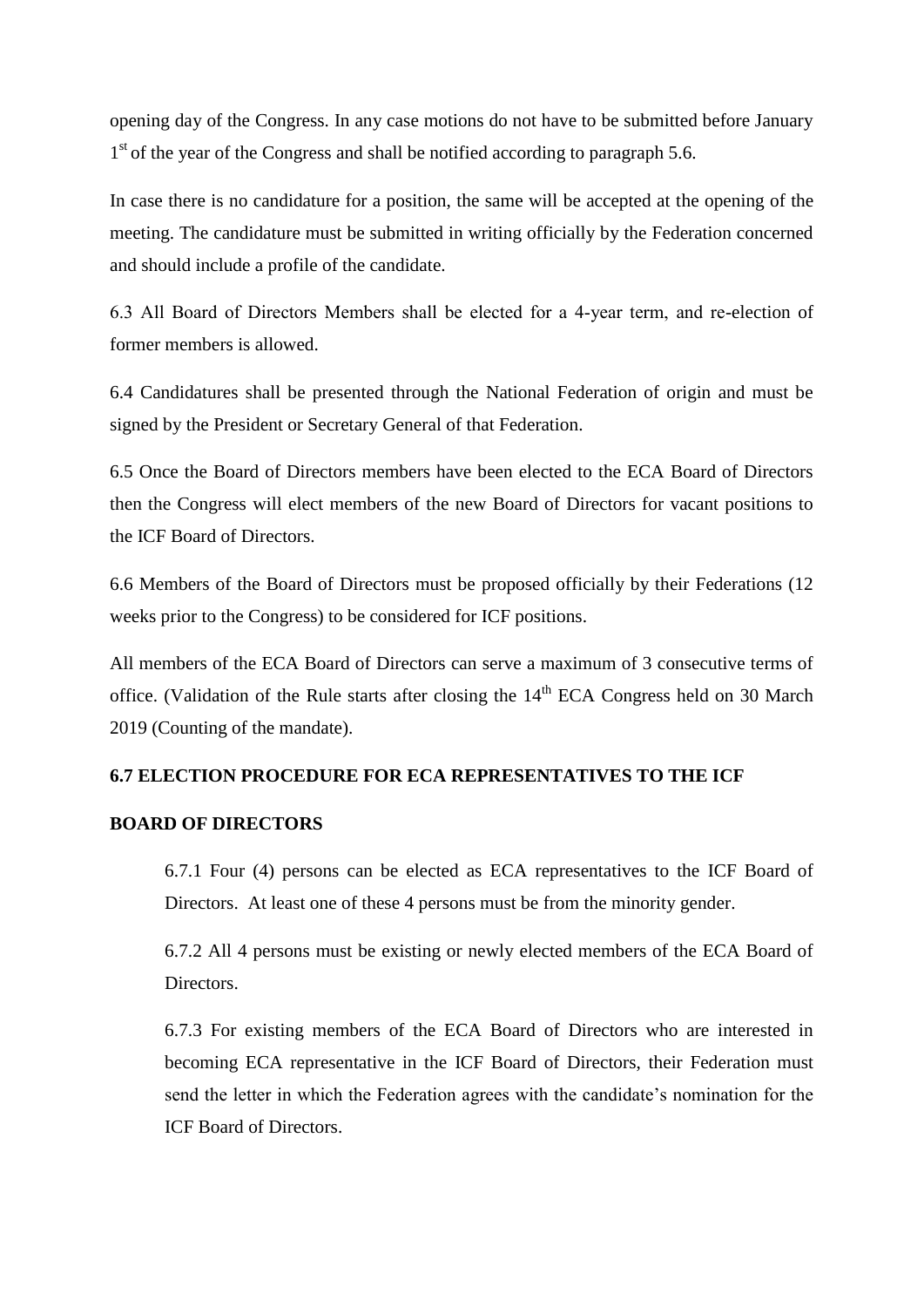6.7.4 In new applications of candidates for the ECA Board of Directors it must be emphasised that the Federation agrees with the candidate's nomination for the ICF Board of Directors.

6.7.5 The President is automatically elected among 4 ECA representatives to the ICF Board of Directors and his/her mandate is for 4 years. Congress votes on all other candidates ‐ the mandate of the candidate with the most votes is for 4 years, the mandate of the other candidate (by number of votes) is for 2 years. In any case the mandate of the elected person may not be longer than his/her existing term on the ECA Board of Directors.

#### **7. THE PRESIDENT**

7.1 The President represents the ECA with all legal rights and duties.

7.2 It is incumbent upon The President:

- To preside over the meetings of the Congress, the Board of Directors and the Executive Committee;

- To sign the minutes, accounting documents and financial reports of ECA;

- To sign contracts with the approval of the Executive Committee.

7.3 When unable to fulfil his/her duties, the President is replaced by the longer serving Vice‐President.

7.4 The President represents the ECA on the ICF Board of Directors and the ICF Executive Committee. The President's travel expenses in carrying out the duties of the ICF/ECA and attending the ICF/ECA meetings will be paid by the ECA.

7.5. The President and the Secretary General arrange meetings of the ECA Federations prior to the ICF Congress.

#### **8. THE VICE‐ PRESIDENTS**

8.1 The Vice ‐Presidents assist the President in his/her duties.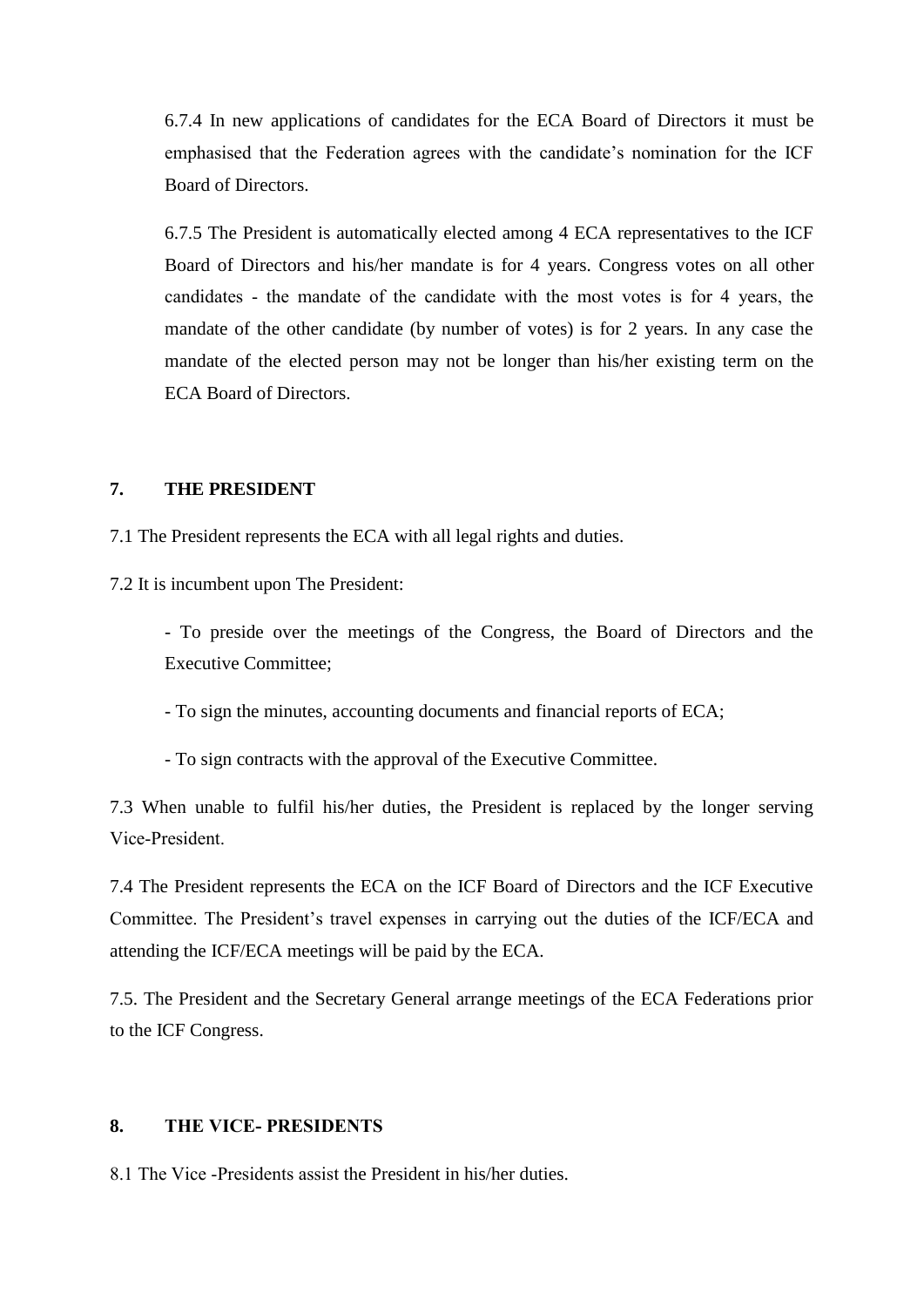# **9. THE BOARD OF DIRECTORS**

9.1 The Board of Directors consists of the following Members:

- The President;
- Two Vice Presidents;
- The Secretary General;
- 5 Members.

9.2 The Congress elects them for a 4‐year term.

9.3 Meetings of the Board of Directors shall take place at least once a year. The ICF President or the ICF delegate may attend the meetings of the Board of Directors without the right to vote.

9.4 The Secretary General summons the Board of Directors meeting at least one month before the date of the meeting.

The Board of Directors decides by voting if at least 5 members are present: in case of equal distribution of votes, the President has the casting vote.

9.5 In case of vacancies in the Board of Directors, the first non‐elected candidate at the Congress enters as substitute until the next Congress. If no candidate is available, the Board of Directors may co-opt a substitute.

9.6 The Board of Directors is responsible for:

- Managing the ECA and enforcing the decisions adopted by the Congress;

- The administration and running of ECA according to the guidelines set by the Congress;

- The creation of ad-hoc Commissions for an easier running of the ECA Tasks;

- The appointment of Technical Delegates for each of the disciplines and the appointment of Technical Committees for each of the Olympic Disciplines chaired by the respective Technical Delegate;

- The setting up of impartial Commissions for Doping/Discipline etc.;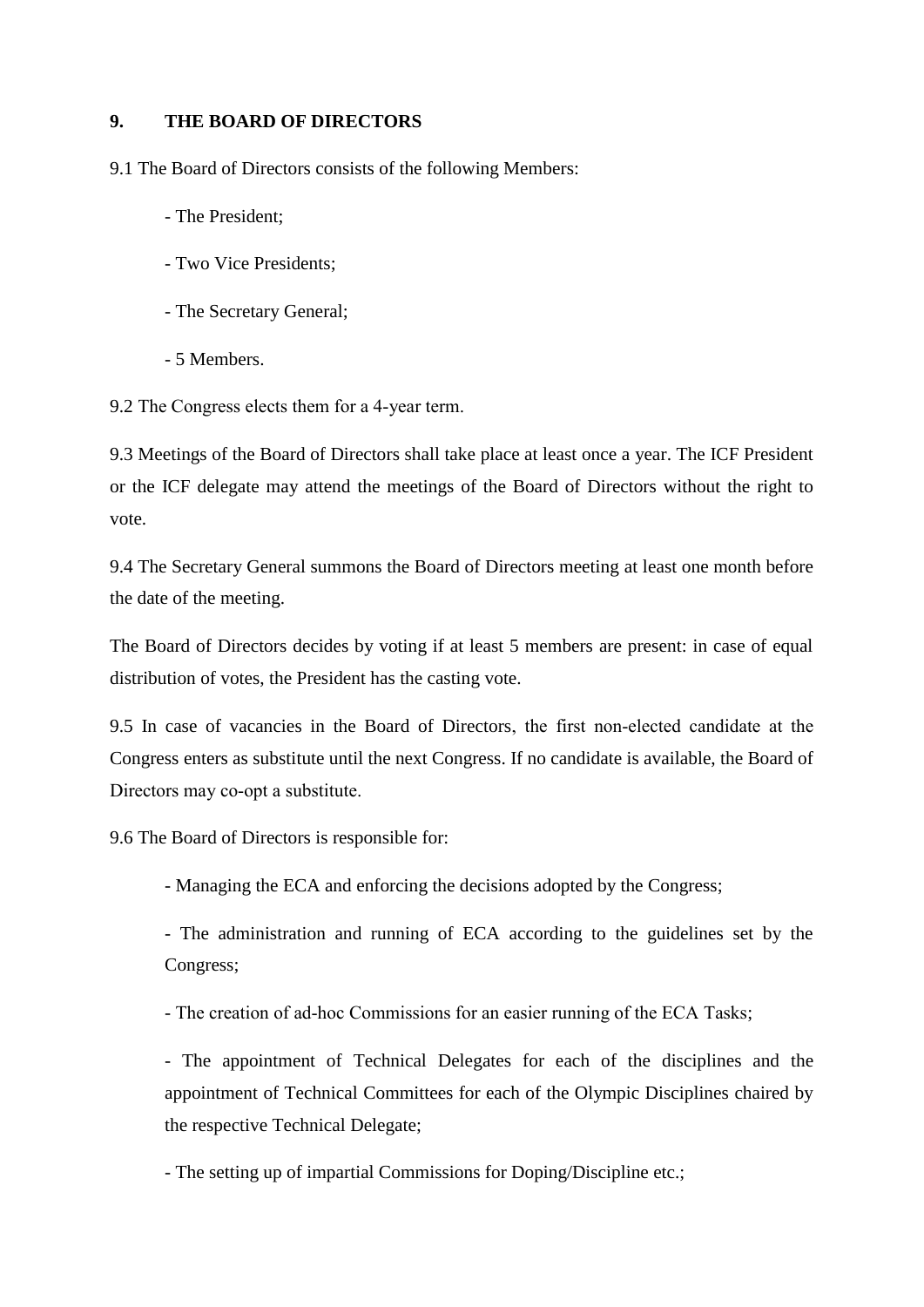- The employment of part or full time Staff as may be necessary;

- Deciding the date and venue of the next Congress.

#### **BYE LAW To Article 9.6**

The Technical Delegates for all Disciplines and the two extra members for each of the two Olympic Disciplines are appointed by the ECA Board of Directors from nominations received from the Federations. These will be collated by the Secretary General for a four-year period.

#### **10. THE EXECUTIVE COMMITTEE**

10.1 The President, the two Vice Presidents and the Secretary General form the Executive Committee. The Executive Committee meets when deemed necessary by the President or at least two Committee Members ‐ in order to fulfil the duties specifically attributed to it by the present Statutes. It is summoned at least one month before the date of the meeting and it can undertake actions when at least three members are present.

10.2 It is incumbent upon the Executive Committee:

- To conduct the work of the ECA and to implement the decisions between Board of Directors meetings if requested to do so by the President;

- To foster the work of the ad‐hoc Commissions;

- To keep in contact with the international sports organisations for the co-ordination of the ECA activities at international level;

- To adopt internal rules;
- To award badges of merit.

#### **11. SECRETARY GENERAL**

11.1 The Secretary General is responsible for the headquarters of the ECA and supervises the current day‐to‐day management of the Association.

11.2 It is incumbent upon the Secretary General: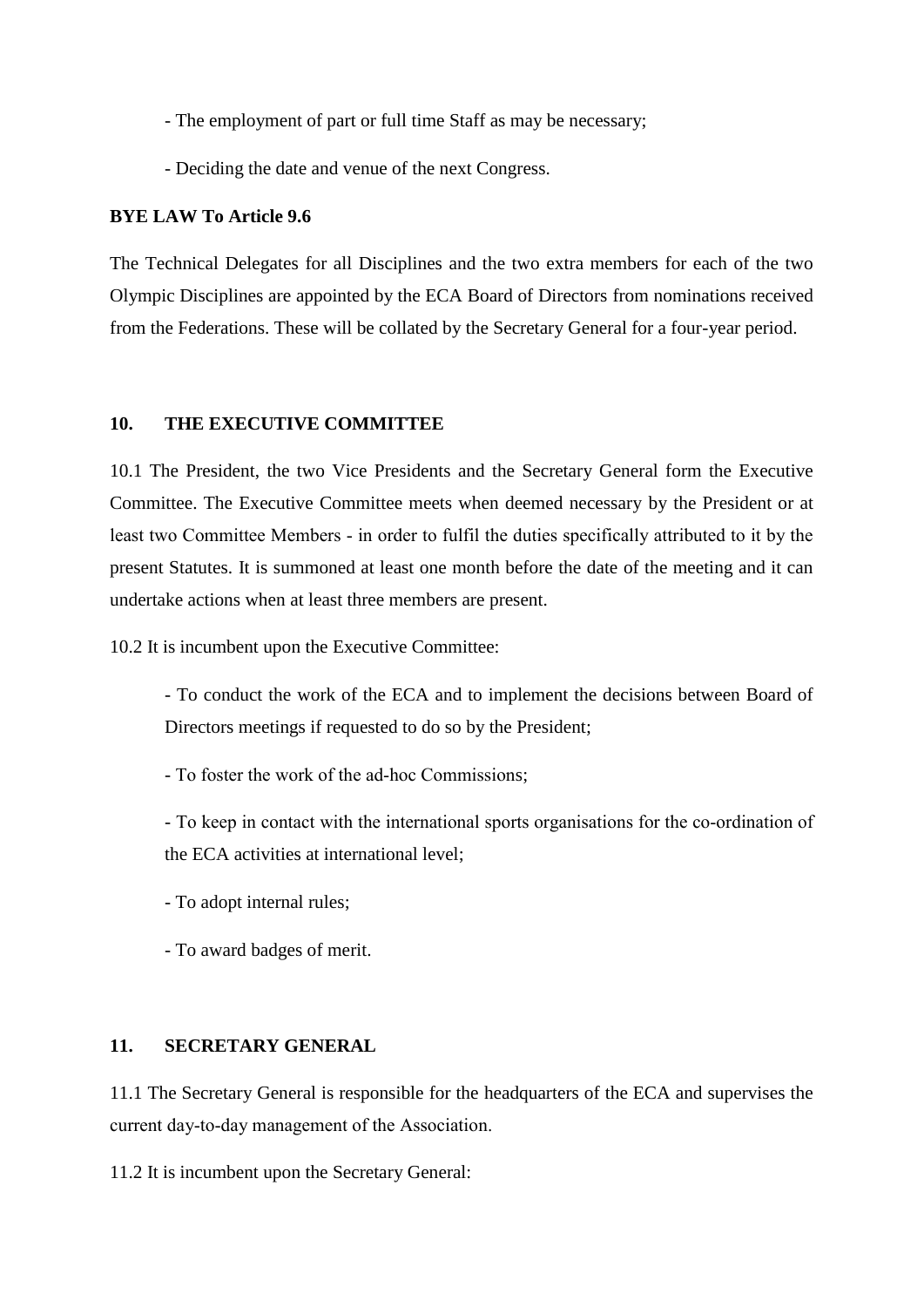- To establish, in conjunction with the President, the agenda of the Congress, the Board of Directors and the Executive Committee Meetings;

- To take the minutes of the official meetings of the Congress, Board of Directors and Executive Committee to be submitted to the President and distributed for approval by the competent organs;

- To manage the ECA finances;

- To update the ECA Website containing reports of the activity of the Association;

- To supervise accreditation of delegates to the Congress;

- To exchange correspondence on issues falling within the ECA competence;

- To represent, together with the President, the European Canoe Association vies a vie international organisations;

- To sign, together with the President, the financial accounts of the ECA;

- To prepare the annual accounts (balance sheet and financial outcome).

#### **12. CHAMPIONSHIPS**

12.1 All European Championships must be conducted under the guidance of the ECA Board of Directors in full compliance with the ICF Statutes and Technical rules. The European International Events must be conducted under the guidance of the ECA Board of Directors.

#### **BYELAW TO THE ARTICLE 12.1**

In order for a valid European Championship there must be at least five Federations participating in each event. This applies to all ECA Championships. There can be no exceptions to this rule.

12.2 The ECA is the exclusive owner of the TV and advertising rights of European Championships.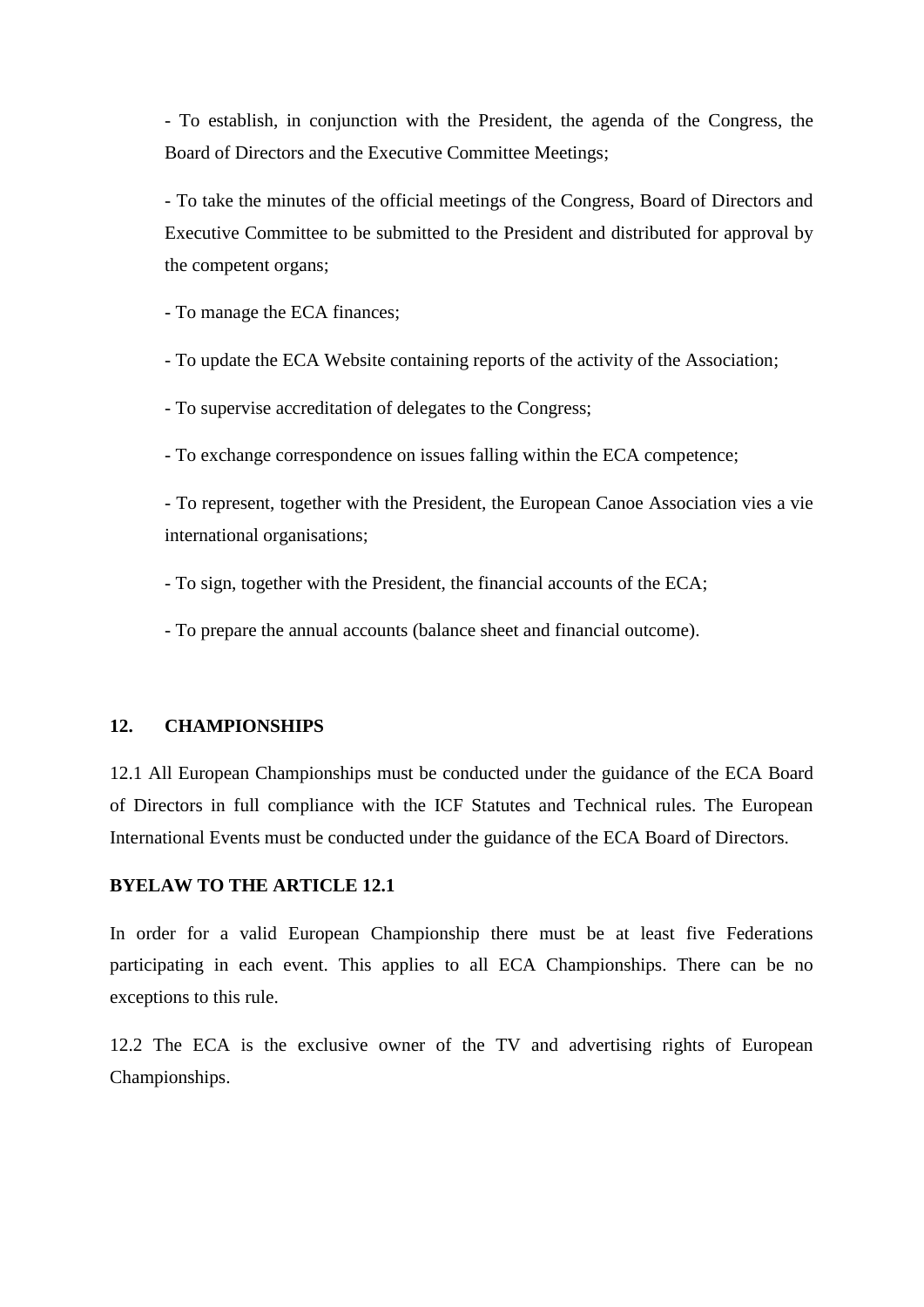12.3 Applications from the Federations to organise European Championships must be submitted to the Secretary General who will, after consultation with the appropriate Technical Delegate, submit them to the next Board of Directors meeting for their decision.

# **BYELAW TO THE ARTICLE 12.3**

The bidding process schedule is:

- 1<sup>st</sup> October of each year: The ECA informs all National Federations of competitions which will be allocated at the  $1<sup>st</sup>$  Board of Directors meeting of following year;

- 1<sup>st</sup> January: deadline to declare the interest of bid by National Federations;

- 15<sup>th</sup> January: The ECA publishes a list of interested National Federations for each competition;

- 1<sup>st</sup> March: deadline to submit bid documents and technical visit reports by the ECA Technical Delegate.

At the first ECA Board of Directors meeting after the  $1<sup>st</sup>$  of March deadline for submissions from the Federations for European Championships, a time slot of no more than 10 minutes will be available to all Federations wishing to present their bids to the ECA Board of Directors. After these presentations, the ECA Board of Directors will then make its decision for awarding the Championships.

12.4 In the year of the European Games there will be no European Championships in any discipline included in the Games.

12.5 For the ECA Senior Championships in the two Olympic Disciplines the Federations that are awarded the Championships by the ECA Board of Directors must sign the contract for the running of the competition including TV requirements within 90 days of the Board of Directors' decision.

12.6 In the European Championships, the ECA have the authority to suspend competitors or officials for the competition only. In more serious cases, the ECA Board of Directors may recommend to the ICF further disciplinary actions against them. The ECA must report on these facts to the ICF which in turn may extend these disciplinary measures to a worldwide level. The ECA may not suspend National Federations but may propose such measures to the ICF.